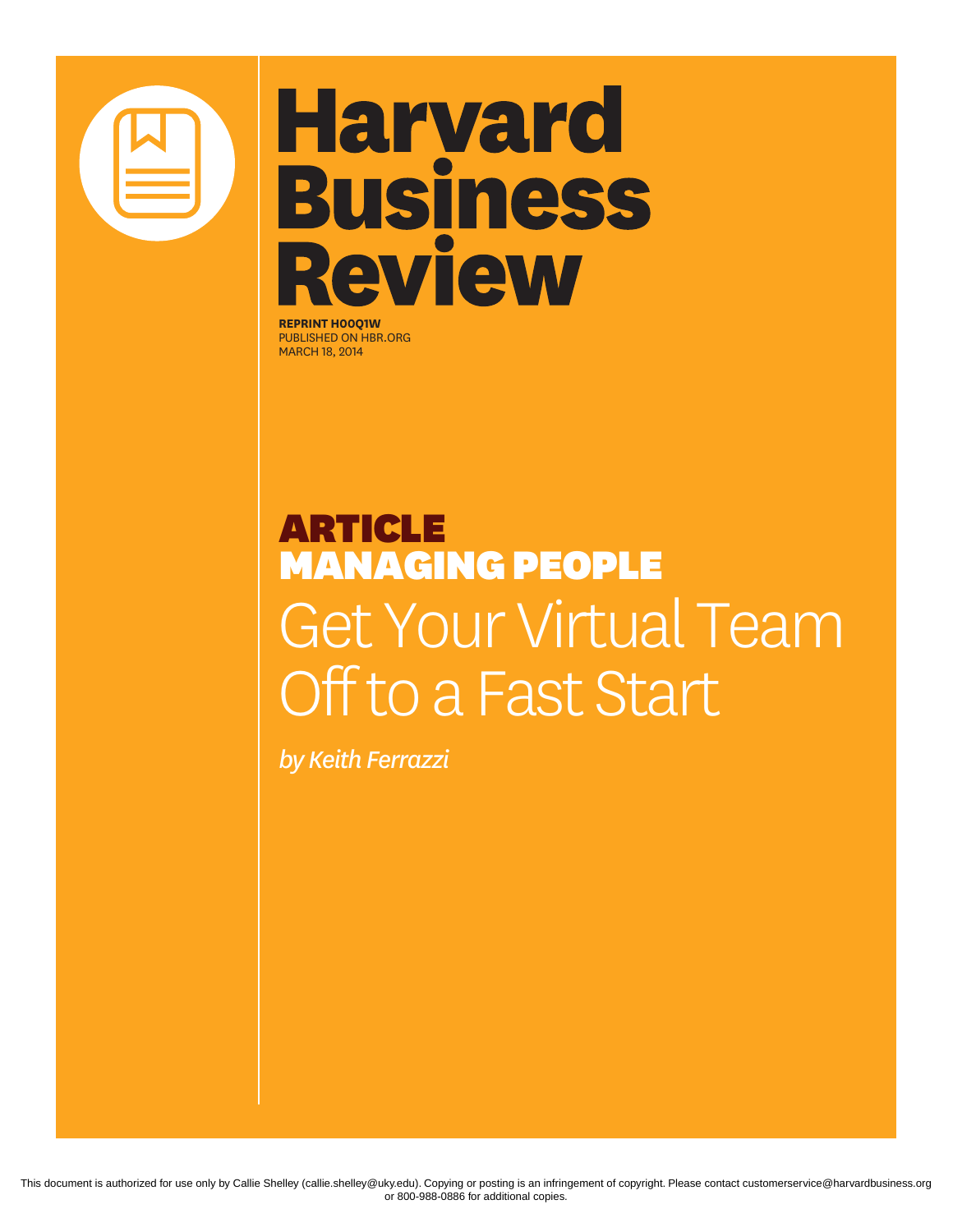

### MANAGING PEOPLE

## **Get Your Virtual Team Off to a Fast Start**

by Keith Ferrazzi **MARCH 18, 2014**

Whether you're a virtual team leader or team member, there's no honeymoon period anymore. The pressure to be productive from Day 1 is enormous.

We can certainly do a better job of on-boarding people to teams, especially when teams are not colocated. Too often on-boarding plans consist of a dozen or more documents that team members are supposed to read and digest on their own.

What's missing at so many companies I work with is the time for virtual team members to learn from and form relationships with the people who are most important to doing their job successfully. And certainly no one should have to make sense of an organization in a vacuum. As [a Harvard research](https://hbr.org/product/leading-teams-setting-the-stage-for-great-performances/an/3332-HBK-ENG) [team led by J. Richard Hackman found](https://hbr.org/product/leading-teams-setting-the-stage-for-great-performances/an/3332-HBK-ENG), seemingly disconnected threads of information make sense only when people have an opportunity to interact with others who can help them to contextualize the information.

#### **What's Your Relationship Action Plan?**

I recommend that clients shorten the learning curve by helping every new hire put together a Relationship Action Plan. In it, list the 10-15 internal people who are most important to doing their job well and direct your new team member to build a relationship with each one in their first two weeks. Overwhelmingly, those who create a RAP report that it was the most useful thing they ever did in their first weeks on a project team or job.

My friend Ritesh Idnani, founder and CEO of a healthcare start-up Seamless Health, puts it this way: "You need to get people off to a flying start." Ritesh gives each new executive two weeks to talk to each person identified in the plan as "important to know," interviewing them about all aspects of the

COPYRIGHT © 2014 HARVARD BUSINESS SCHOOL PUBLISHING CORPORATION. ALL RIGHTS RESERVED. 2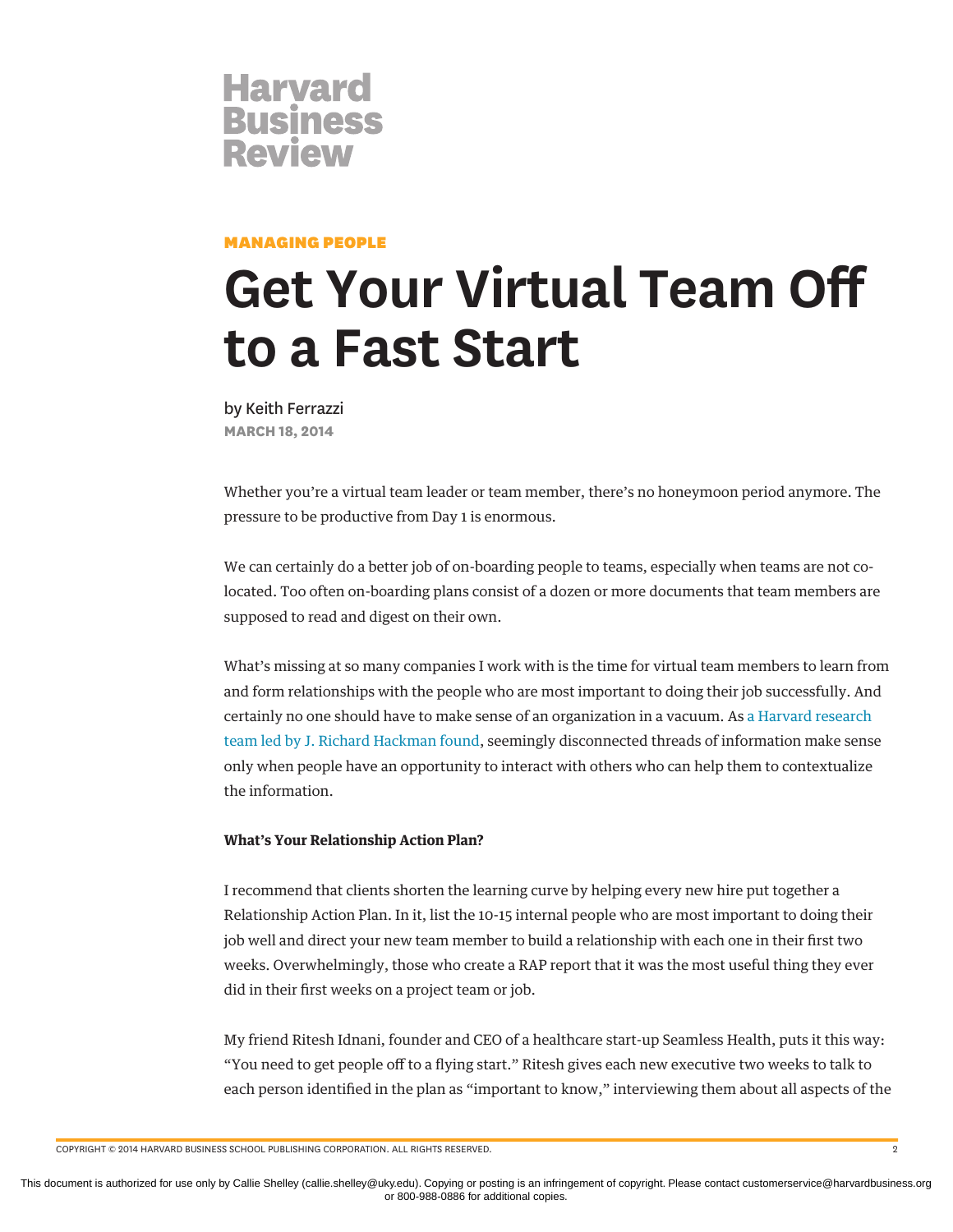company and the job. Then he checks up, and finds the full-bandwidth effort over the new hire's first few weeks pays off handsomely.

"At the end of two weeks I ask the person to sit down with me and tell me what he/she learned—their observations," says Idnani. Not only do they have a new connection into the team: you renew yours. "You end up learning a lot from someone coming from the outside with a fresh pair of eyes."

### **Planning a Great Team Kick-off Event**

Newly-formed teams require more than a project plan and set of work streams to be high-performing.

Yet so often I see managers launch a team with a demotivating statement of the challenges the company faces coupled with a driving sense of urgency. The key to kick-starting a team is not to galvanize people into action through fear, but to ignite their desire to achieve both their own goals and the company's. Although people do not come to work every day purely for the good of the corporation, their purposes often align. Whether it's doing work that's challenging and stimulating, working synergistically with a tight-knit team, or being associated with a good job in a well-known company-help people to understand that unifying driver.

In our work with clients, planning a great kick-off meeting is critical to developing a high-performing team. My advice to leaders for the kickoff is: don't be afraid to show your vulnerability and humanity. It's amazing how readily others respond when you allow people to see you with empathy. It opens employees' porosity to the bigger message you're trying to get across–the goals the team is trying to achieve.

Equally important is to structure a small-but-significant first challenge that will move everyone on the team toward the eventual goal. It has to be something that every team member can contribute to and has a hand in designing. And it needs to be something that can be achieved quickly, ideally within 60-90 days.

In our work with a major automaker, we quickly realized that the relationship between the company's district managers (DMs) and its dealers was broken, limiting their ability to improve customer experience. So we challenged 300 DMs to choose a single dealer and turn the relationship around. The results exceeded even our expectations:

- Highest JD Powers owner-satisfaction ratings of any American car company
- Customer satisfaction index (CSI) scores more than doubled to 100% in eight out of 10 surveys
- Market share shifts in pilot regions

Another important part of launching a new team is getting team members to do something together that unleashes collaboration and innovation. A number of successful executives I know swear by going with something that merely puts everyone at ease. For example, building the tallest tower

COPYRIGHT © 2014 HARVARD BUSINESS SCHOOL PUBLISHING CORPORATION. ALL RIGHTS RESERVED. 3